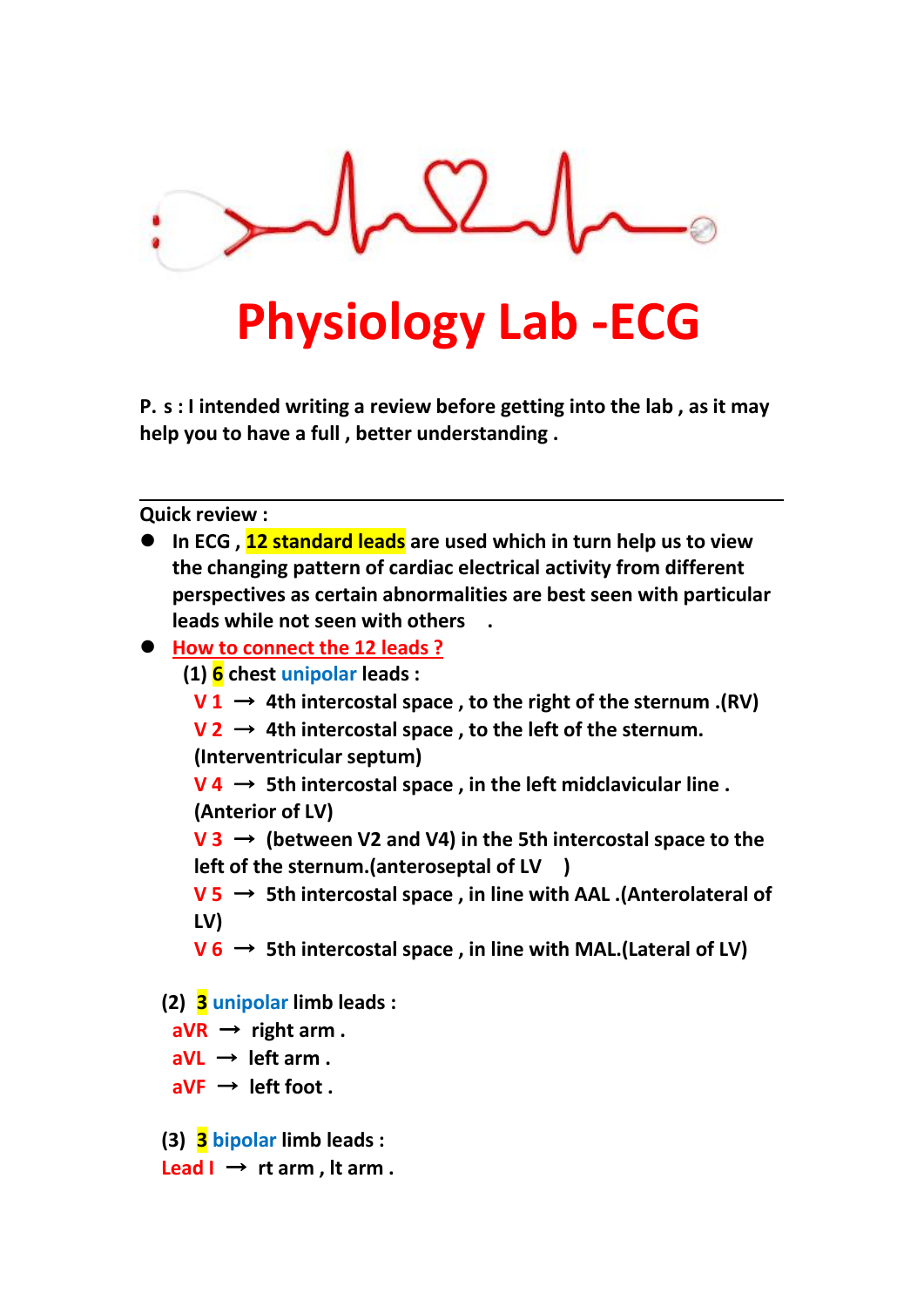```
\text{Leaf II} \rightarrow \text{rt arm}, It leg.
 \text{Leaf III} \rightarrow \text{It arm}, \text{It leg}.Colors of leads , you must be familiar with them :
 Left arm : Yellow .
```
- **Right arm : Red .**
- **Left leg : green.**
- **Right leg : Black (Neutral) .**

**-Watch out , when connecting the leads to choose a clean , hairless area and make sure that the patient isn't wearing a metallic pieces as these things may affect the ECG recording , and there will be a noise .**

**-We must put some gel on the area where the electrodes are to be connected; as it facilitates conduction between the skin and the electrodes .**

**ECG paper :**



**Waves :**

- $\bigcirc$  **P** wave  $\rightarrow$  atrial depolarization .
- $\bigcirc$  QRS wave  $\rightarrow$  ventricular depolarization.
- **T wave** → **Ventricular repolarization.**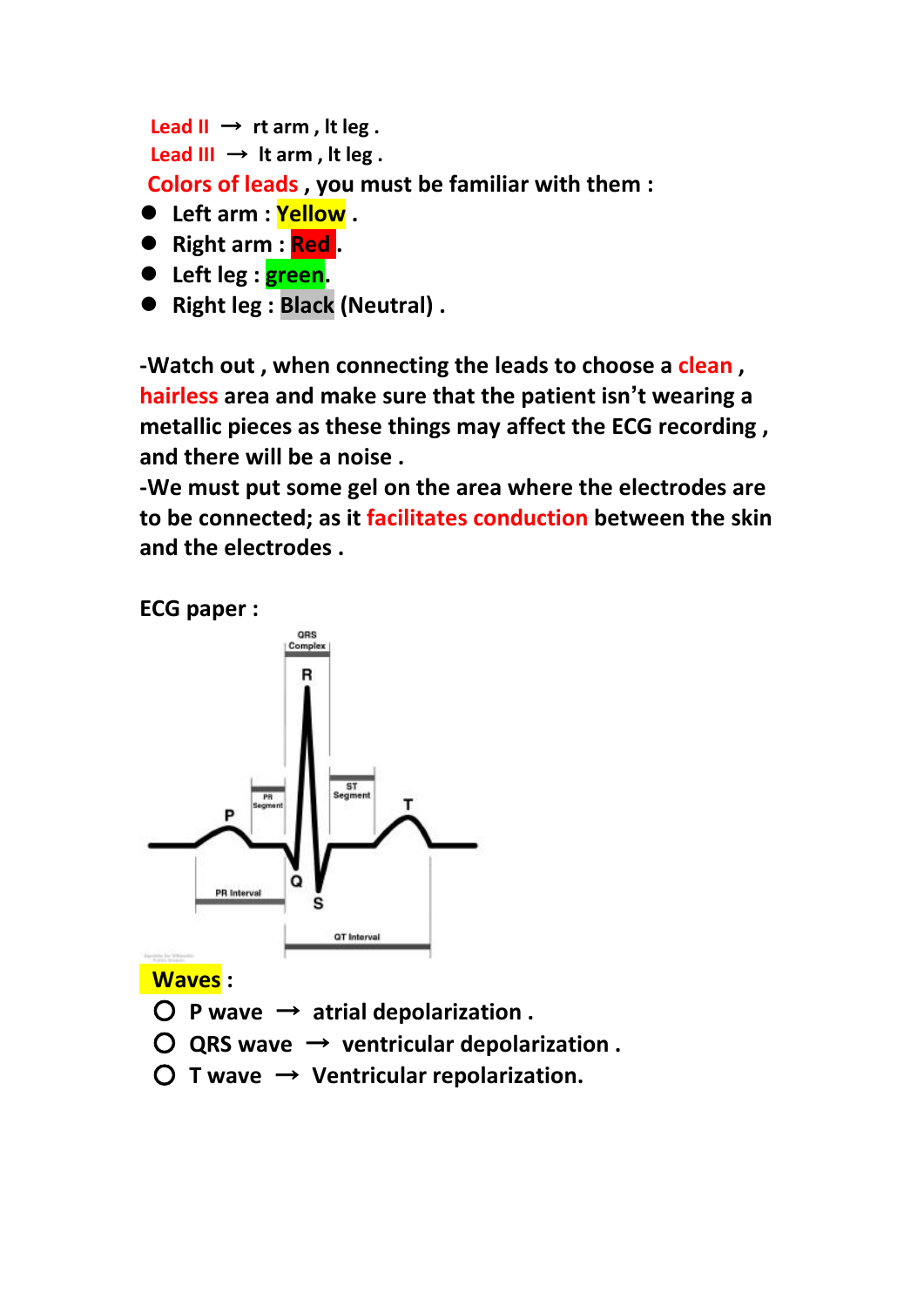**Segments :**

 $\bigcirc$  PR segment  $\rightarrow$  atrial plateau / atrial contraction.

○ **ST segment** → **ventricular plateau / ventricular contraction.**

**Intervals :**

○ **PR interval (or PQ)**→ **atrial depolarization , contraction , initial depolarization of ventricles .**

○ **QT interval** → **ventricular action potential ( depolarization +repolarization ).**

 $\bigcirc$  **TP** interval  $\rightarrow$  the region between the end of the T wave **(ventricular repolarization or electrical inactivation) and the next P wave (atrial depolarization or electrical activation).**

**Calculations (HR + Voltage ) : (Try to use this figure , it will help you )**



**- Standard speed of ECG-machines is : 25mm/sec .**

So if each 25 mm  $\rightarrow$  1 sec, then each 1mm is  $\rightarrow$  0.04 sec.

⬇ **you get the following** ⬇

**Each small square (1mm)**→ **0.04 sec .**

**Each large square is**  $\rightarrow$  **.2 sec.** 

## **Voltage**

**The voltage is recorded from the leads is also standardized on the paper where 1 mm = 1 mV (or between each individual block vertically) This results in:**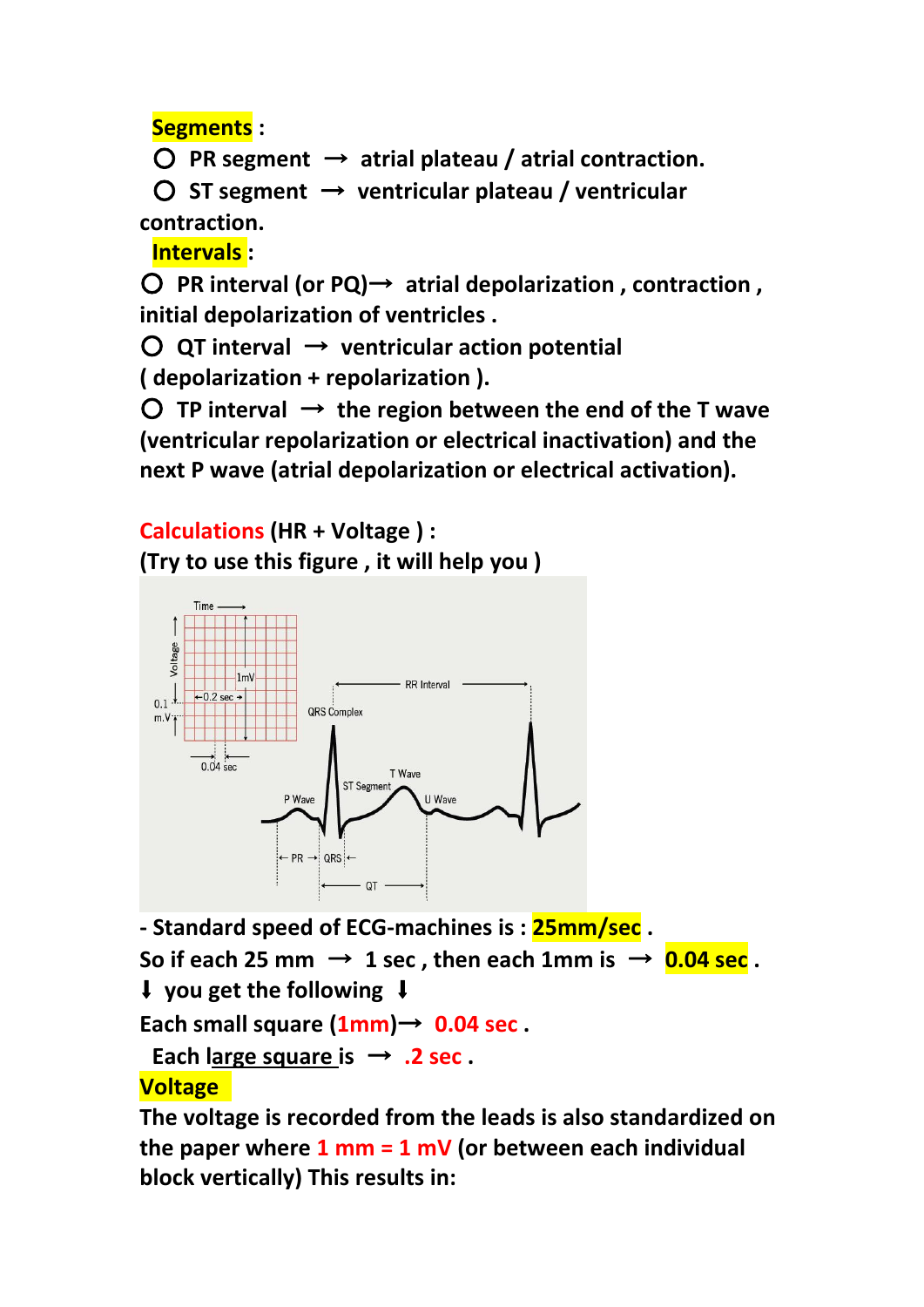```
5 mm =0.5 mV (or between 2 dark horizontal lines)
10 mm = 1.0 mV
```
## **Heart rate calculation:**

**(1) Heart Rate = 1500/small boxes between QRS complexes . (RR interval : 1 beat : between the QRS complexes )**

**(2) This method is much easier , in addition to the previous one : (Written in your theory slides , but explained here)** ✴**Normal range at rest is between 60-100 (bpm).**

**to go byRR interval, If it is 1 big box (0.2 secs) then the rate is 60/0.2 = 300 bpm.**

**The rest of the sequence would be as follows.**

```
○ 1 big box = 300 beats/min (duration = 0.2 sec)
```
○ **2 big boxes = 150beats/min (duration =0.4 sec)**

○ **3 big boxes = 100 beats/min (duration =0.6 sec)**

- **4 big boxes = 75beats/min (duration =0.8 sec)**
- **5 big boxes = 60beats/min (duration =1.0 sec)**

**Try to figure out the HR in the followings , check your answers at the end of this sheet :**

**1)**



- **A. 30bpm .**
- **B. 50 bpm.**
- **C. 60 bpm .**
- **D. 70 bpm .**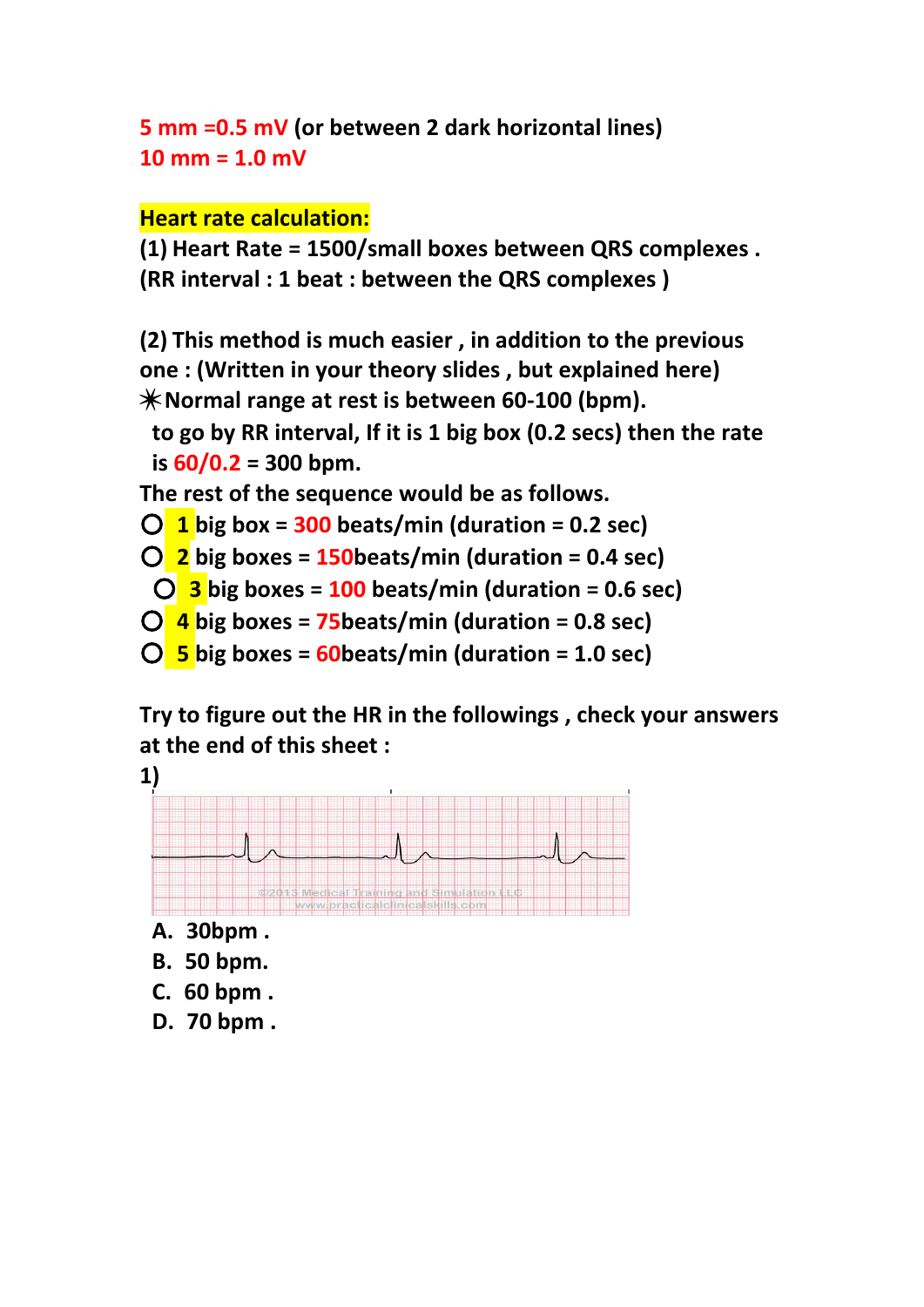

### **Heart Axis :**

It is the major direction of the overall electrical activity of the heart .

 To determine the heart axis, the limb leads (not the precordial / chest leads) need to be examined .

#### P.s :

(This is very important for you to know , the chest leads aren**'**t used in determining the axis . In addition , you will find in the majority of certified references that it is the bipolar limb used which used in determining the axis , and in others take it as limb leads in general both unipolar and bipolar 'the doctor used Bipolar limb leads not

#### unipolar ones **'** )



Normal Heart Axis = -30**°** to +110**°** . When it becomes abnormal ?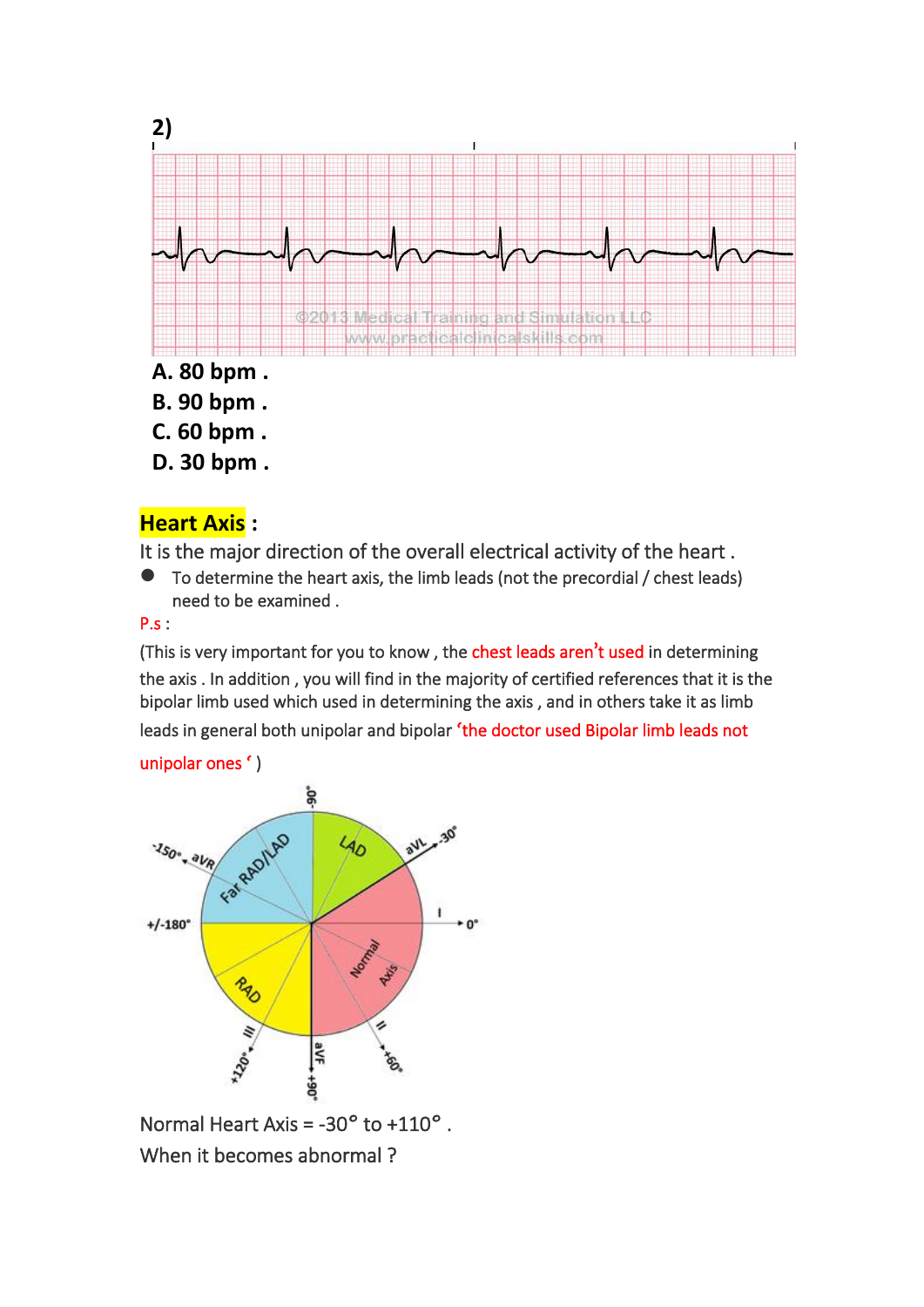imagine if the LV is dilated, the voltage in the LV will notably increase, so the axis goes to the left and this is called Left Axis Deviation (LAD).

What if the the RV is dilated ? the opposite goes on, and you will have what**'**s called Right Axis Deviation (RAD).

If both ventricles were dilated ?! The axis will be normal!, but remember if the 2 Vs were dilated the patient will have very severe clinical manifestations , when you see it , you can easily know that he isn**'**t physically stable ( المريض تعبا*ن* جدًا).

See this example , explained :



 $\mathsf{B}$ 

1. You must choose 2 leads at least, and you may work out the axis using the 3 leads , and remember chest leads aren**'**t used .

2. You Calculate the positivity and negativity of the QRS wave, add them together, if the net is  $+$ , go to the right with steps equal to the net you get  $($  ex, you get  $+4$  you go to the right 4 steps and so on  $).$ 

3. If it was negative, you go to the left.

4. Draw a perpeindicular line from each point, and determine the convergence point of them together .

 From this point you can draw the cardiac axis , and determine whether it is normal or there is a case of deviation according to the figure included here .